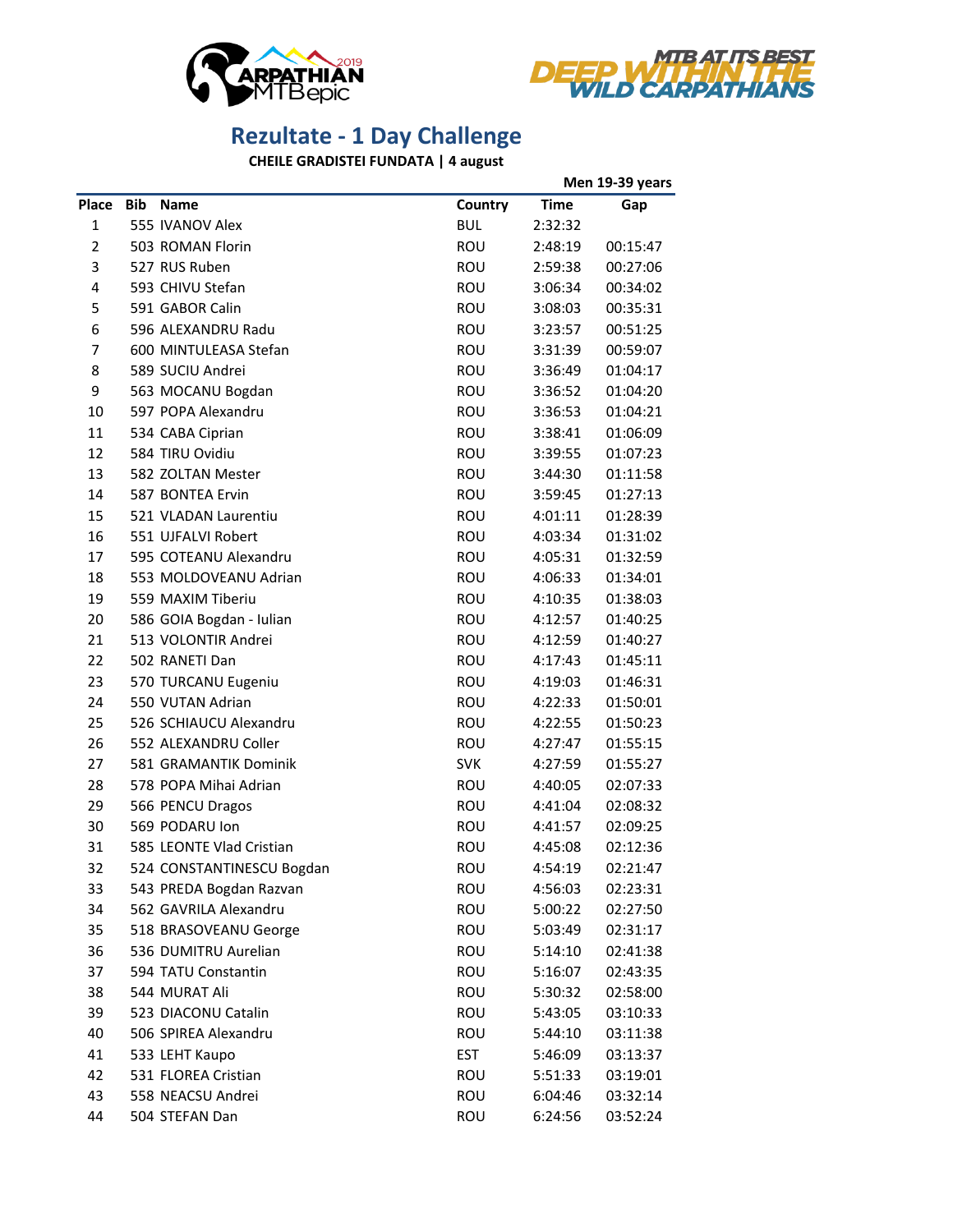



| 45  | 516 ENACHE Florin   | <b>ROU</b> | 6:40:36 | 04:08:04 |
|-----|---------------------|------------|---------|----------|
| -46 | 512 LISNIC Andrei   | MDA        | 7:02:12 | 04:29:40 |
| 47  | 538 SOMOV Vlad      | MDA        | 7:02:14 | 04:29:42 |
| 48  | 542 CRISTIAN Lavric | MDA        | 7.19.31 | 04:46:59 |

|                |            |                                  |            | Men 40-49 years |          |  |
|----------------|------------|----------------------------------|------------|-----------------|----------|--|
| Place          | <b>Bib</b> | <b>Name</b>                      | Country    | <b>Time</b>     | Gap      |  |
| 1              |            | 576 GEANTA Daniel Robert         | <b>ROU</b> | 3:07:15         |          |  |
| $\overline{2}$ |            | 598 BRATUCU Adrian               | <b>ROU</b> | 3:08:05         | 00:00:50 |  |
| 3              |            | 508 MARGARIT Sarbu               | <b>ROU</b> | 3:16:45         | 00:09:30 |  |
| 4              |            | 525 TAMAS Attila                 | <b>SWE</b> | 3:34:26         | 00:27:11 |  |
| 5              |            | 510 BODAREU Pavel                | <b>ROU</b> | 3:44:06         | 00:36:51 |  |
| 6              |            | 572 GHEORGHE Orlando             | <b>ROU</b> | 3:53:21         | 00:46:06 |  |
| $\overline{7}$ |            | 549 TREISTARU Gabriel            | <b>ROU</b> | 3:54:36         | 00:47:21 |  |
| 8              |            | 519 GHENADIE Nipomici            | <b>ROU</b> | 4:01:12         | 00:53:57 |  |
| 9              |            | 599 MILLOT Edouard               | <b>FRA</b> | 4:03:48         | 00:56:33 |  |
| 10             |            | 554 HARAPU Mircea                | <b>ROU</b> | 4:06:26         | 00:59:11 |  |
| 11             |            | 507 ANGHELESCU Valerica          | <b>ROU</b> | 4:08:15         | 01:01:00 |  |
| 12             |            | 592 NAZDRAVAN Florian            | <b>ROU</b> | 4:09:15         | 01:02:00 |  |
| 13             |            | 575 VINTILA Liviu                | <b>ROU</b> | 4:24:00         | 01:16:45 |  |
| 14             |            | 580 CATALIN Tanasie              | <b>ROU</b> | 4:27:29         | 01:20:14 |  |
| 15             |            | 574 FERANEC Miroslav             | <b>SVK</b> | 4:27:59         | 01:20:44 |  |
| 16             |            | 545 ADRIAN Micu                  | <b>ROU</b> | 4:30:42         | 01:23:27 |  |
| 17             |            | 588 GUZU Tiberiu Radu            | <b>ROU</b> | 4:49:05         | 01:41:50 |  |
| 18             |            | 509 NABARGEAC Mihail - Alexandru | <b>ROU</b> | 4:50:09         | 01:42:54 |  |
| 19             |            | 517 BALOGH Csaba                 | <b>ROU</b> | 4:56:00         | 01:48:45 |  |
| 20             |            | 500 CALIN Razvan - Alexandru     | <b>ROU</b> | 5:01:11         | 01:53:56 |  |
| 21             |            | 535 VACARESCU Aurel              | <b>ROU</b> | 5:14:10         | 02:06:55 |  |
| 22             |            | 560 STOLERU Ciprian Horia        | <b>ROU</b> | 5:14:19         | 02:07:04 |  |
| 23             |            | 573 TCACIUC Sebastian            | <b>ROU</b> | 5:14:19         | 02:07:04 |  |
| 24             |            | 548 CALOTA Relu                  | <b>ROU</b> | 5:47:52         | 02:40:37 |  |
| 25             |            | 541 LAVRIC Vladislav             | <b>MDA</b> | 7:22:13         | 04:14:58 |  |

|                |            |                              |            | Men 50+ years |          |  |
|----------------|------------|------------------------------|------------|---------------|----------|--|
| Place          | <b>Bib</b> | <b>Name</b>                  | Country    | <b>Time</b>   | Gap      |  |
| 1              | 556.       | <b>POPOVICI Silviu</b>       | <b>SUI</b> | 3:47:25       |          |  |
| $\overline{2}$ | 571        | <b>PRUTEANU Constantin</b>   | ROU        | 3:51:22       | 00:03:57 |  |
| 3              | 577        | <b>FILIP Ilie</b>            | <b>ROU</b> | 4:07:38       | 00:20:13 |  |
| 4              | 547        | <b>CRISTIAN Stan</b>         | <b>ROU</b> | 4:09:54       | 00:22:29 |  |
| 5              | 557        | NICULICA Constantin - Ovidiu | <b>ROU</b> | 4:11:16       | 00:23:51 |  |
| 6              | 539        | <b>CASSECUELLE Pascal</b>    | <b>ROU</b> | 4:18:38       | 00:31:13 |  |
| 7              | 568        | <b>BIRIS Gabriel</b>         | <b>ROU</b> | 4:37:14       | 00:49:49 |  |
| 8              | 583        | STOICA Zaharie Marghiloman   | <b>ROU</b> | 5:24:15       | 01:36:50 |  |
| 9              | 540        | <b>VISOIU Dragos</b>         | <b>ROU</b> | 5:44:20       | 01:56:55 |  |
| 10             | 532.       | <b>LEHT Tarmo</b>            | <b>EST</b> | 6:10:31       | 02:23:06 |  |
| 11             | 579        | <b>MACARESCU Marius</b>      | ROU        | 6:11:26       | 02:24:01 |  |